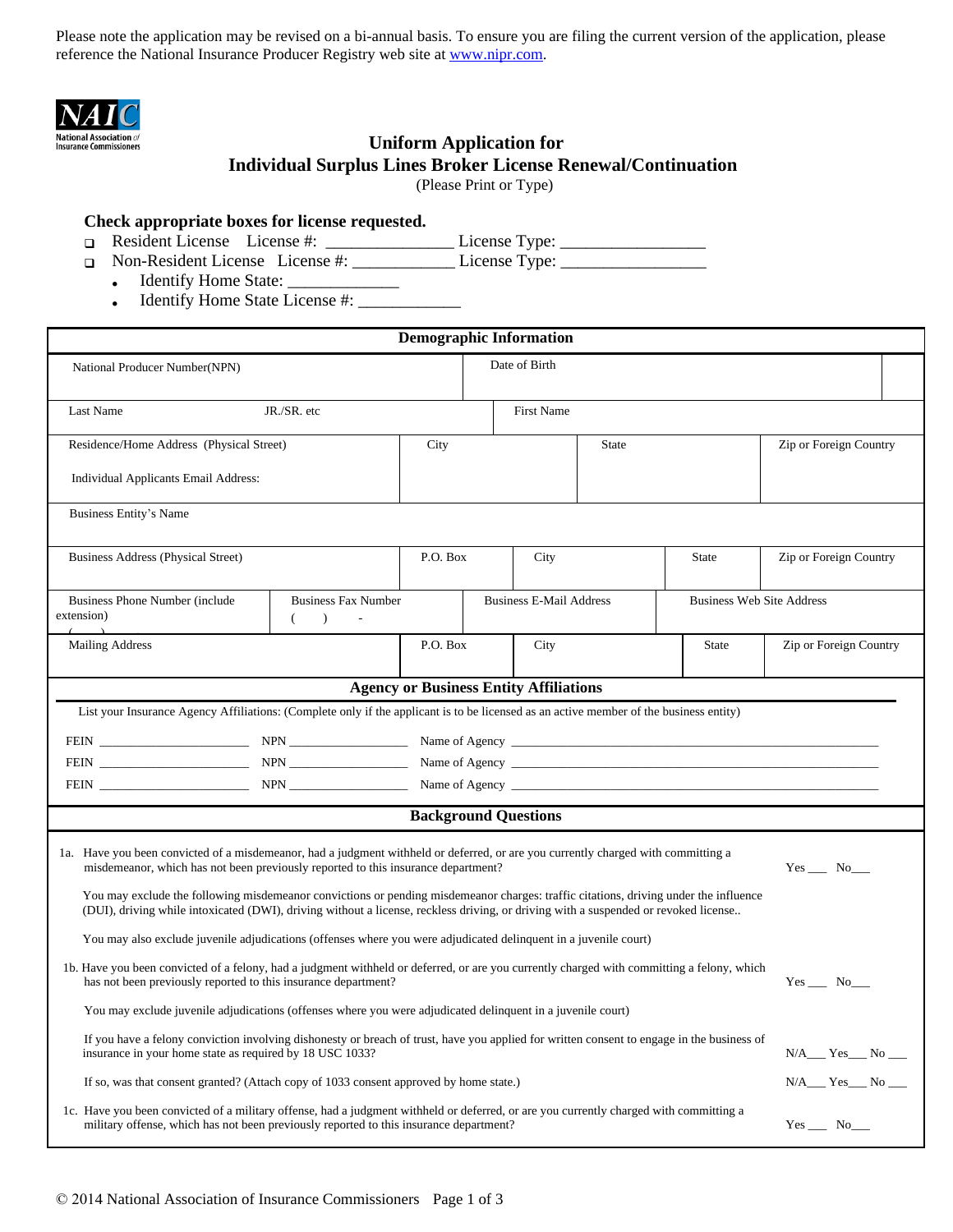Please note the application may be revised on a bi-annual basis. To ensure you are filing the current version of the application, please reference the National Insurance Producer Registry web site at [www.nipr.com.](http://www.nipr.com)



### **National Association of**<br> **Insurance Commissioners**<br> **CIDIFORM Application for Individual Surplus Lines Broker License Renewal/Continuation**

Applicant Name: \_

| <b>Background Questions continued</b>                                                                                                                                                                                                                                                                                                                                                                                                                                                                                                                                                                                                                                                                                                                                                                                                                       |                                |  |  |  |  |
|-------------------------------------------------------------------------------------------------------------------------------------------------------------------------------------------------------------------------------------------------------------------------------------------------------------------------------------------------------------------------------------------------------------------------------------------------------------------------------------------------------------------------------------------------------------------------------------------------------------------------------------------------------------------------------------------------------------------------------------------------------------------------------------------------------------------------------------------------------------|--------------------------------|--|--|--|--|
| NOTE: For Questions 1a, 1b and 1c, "Convicted" includes, but is not limited to, having been found guilty by verdict of a judge or jury,<br>having entered a plea of guilty or nolo contendere or no contest, or having been given probation, a suspended sentence, or a fine.                                                                                                                                                                                                                                                                                                                                                                                                                                                                                                                                                                               |                                |  |  |  |  |
| If you answer yes to any of these questions, you must attach to this application:<br>a written statement explaining the circumstances of each incident,<br>a)<br>b)<br>a copy of the charging document,<br>a copy of the official document, which demonstrates the resolution of the charges or any final judgment.<br>$\mathbf{c}$ )                                                                                                                                                                                                                                                                                                                                                                                                                                                                                                                       |                                |  |  |  |  |
| 2. Have you been named or involved as a party in an administrative proceeding, including a FINRA sanction or arbitration proceeding<br>regarding any professional or occupational license or registration, which has not been previously reported to this insurance department?                                                                                                                                                                                                                                                                                                                                                                                                                                                                                                                                                                             | $Yes$ No $\_\_$                |  |  |  |  |
| "Involved" means having a license censured, suspended, revoked, canceled, terminated; or, being assessed a fine, placed on probation,<br>sanctioned or surrendering a license to resolve an administrative action. "Involved" also means being named as a party to an<br>administrative or arbitration proceeding, which is related to a professional or occupational license, or registration. "Involved" also means<br>having a license, or registration, application denied or the act of withdrawing an application to avoid a denial. INCLUDE any business so<br>named because of your actions in your capacity as an owner, partner, officer or director, or member or manager of a Limited Liability<br>Company. You may exclude terminations due solely to noncompliance with continuing education requirements or failure to pay a<br>renewal fee. |                                |  |  |  |  |
| If you answer yes, you must attach to this application:<br>a written statement identifying the type of license and explaining the circumstances of each incident,<br>a)<br>a copy of the Notice of Hearing or other document that states the charges and allegations, and<br>b)<br>a copy of the official document which demonstrates the resolution of the charges or any final judgment.<br>c)                                                                                                                                                                                                                                                                                                                                                                                                                                                            |                                |  |  |  |  |
| 3. Do you have a child support obligation in arrearage, which has not been previously reported to this insurance department?                                                                                                                                                                                                                                                                                                                                                                                                                                                                                                                                                                                                                                                                                                                                | $Yes$ No                       |  |  |  |  |
| If you answer yes,<br>by how many months are you in arrearage?<br>a)<br>are you currently subject to and in compliance with any repayment agreement?<br>b)<br>are you the subject of a child support related subpoena/warrant?<br>$\mathbf{c}$                                                                                                                                                                                                                                                                                                                                                                                                                                                                                                                                                                                                              | Months<br>$Yes$ No<br>$Yes$ No |  |  |  |  |
| In response to a "yes" answer to one or more of the Background Questions for this renewal application, are you submitting document(s)<br>4.<br>to the NAIC/NIPR Attachments Warehouse?                                                                                                                                                                                                                                                                                                                                                                                                                                                                                                                                                                                                                                                                      | $N/A$ $Yes$ $No$               |  |  |  |  |
| If you answer yes,<br>Will you be associating (linking) previously filed documents from the NAIC/NIPR Attachments Warehouse to this application?                                                                                                                                                                                                                                                                                                                                                                                                                                                                                                                                                                                                                                                                                                            | $Yes$ No $\_\_$                |  |  |  |  |
| Note: If you have previously submitted documents to the Attachments Warehouse that are intended to be filed with this renewal<br>application, you must go to the Attachments Warehouse and associate (link) the supporting document(s) to this application based upon<br>the particular background question number you have answered yes to on this application. You will receive information in a follow-up<br>page at the end of the application process, providing a link to the Attachment Warehouse instructions.                                                                                                                                                                                                                                                                                                                                      |                                |  |  |  |  |